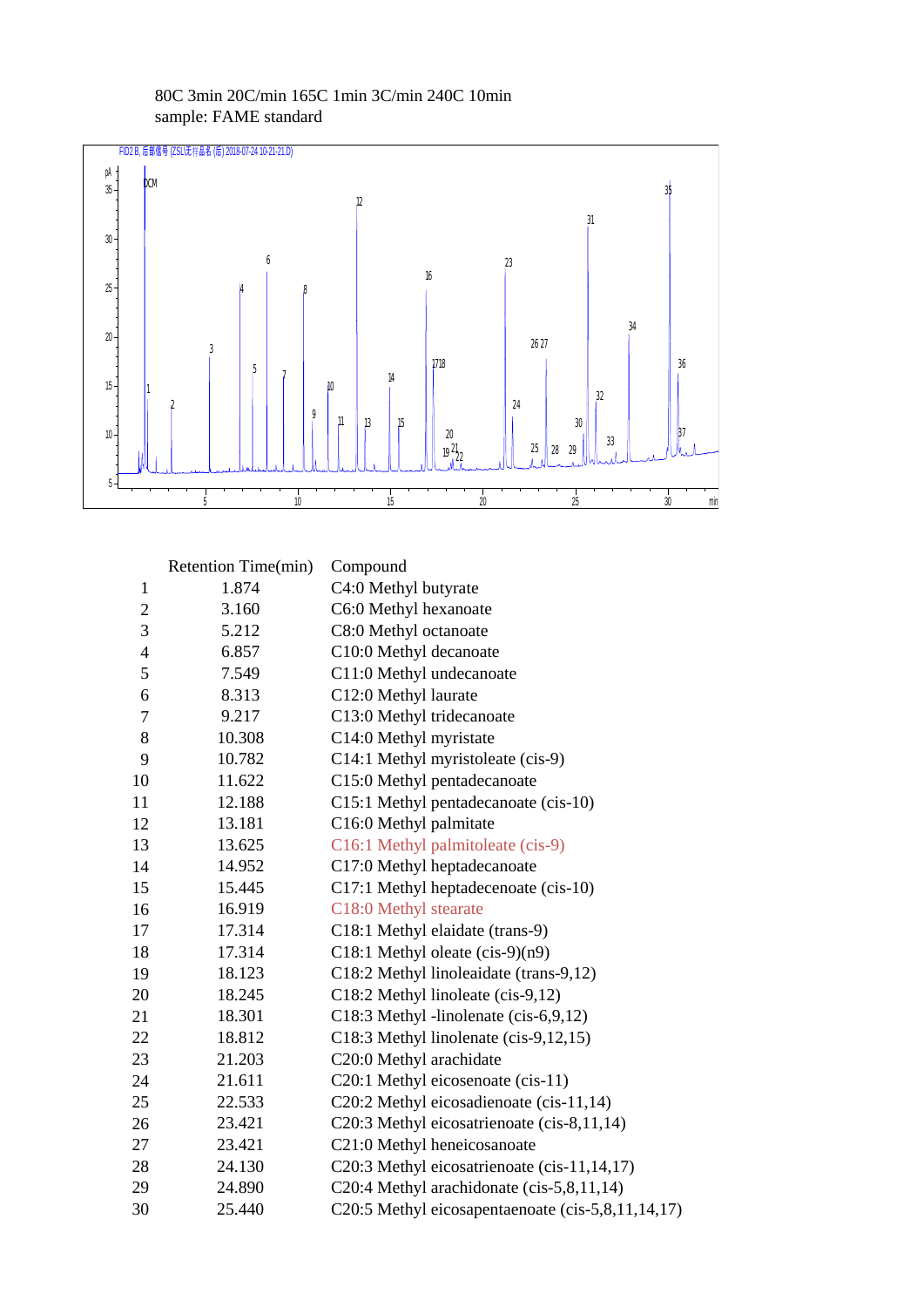| 31 | 25.673 | C22:0 Methyl behenate                               |
|----|--------|-----------------------------------------------------|
| 32 | 26.103 | C22:1 Methyl erucate (cis-13)                       |
| 33 | 27.300 | C22:2 Methyl docosadienoate (cis-13,16)             |
| 34 | 27.886 | C <sub>23</sub> :0 Methyl tricosanoate              |
| 35 | 30.097 | C <sub>24</sub> :0 Methyl lignocerate               |
| 36 | 30.546 | C22:6 Methyl docosahexaenoate (cis-4,7,10,13,16,19) |
| 37 | 30.620 | C24:1 Methyl nervonate (cis-15)                     |

80C 3min 20C/min 165C 1min 3C/min 240C 10min sample: tea tree oil after esterification



| Peak#  | MeasRetTime(min) | Compound                             |
|--------|------------------|--------------------------------------|
|        | 6.867            | C10:0 Methyl decanoate               |
| 2      | 10.315           | C14:0 Methyl myristate               |
| 3      | 13.363           | C <sub>16</sub> :0 Methyl palmitate  |
| 4      | 13.674           | C16:1 Methyl palmitoleate (cis-9)    |
| 5      | 14.963           | C17:0 Methyl heptadecanoate          |
| 6      | 15.286           | C17:1 Methyl heptadecenoate (cis-10) |
| $\tau$ | 17.559           | C18:0 Methyl stearate                |
| 8      | 17.915           | C18:1 Methyl elaidate (trans-9)      |
| 9      | 18.011           | C18:1 Methyl oleate $(cis-9)(n9)$    |
|        |                  |                                      |